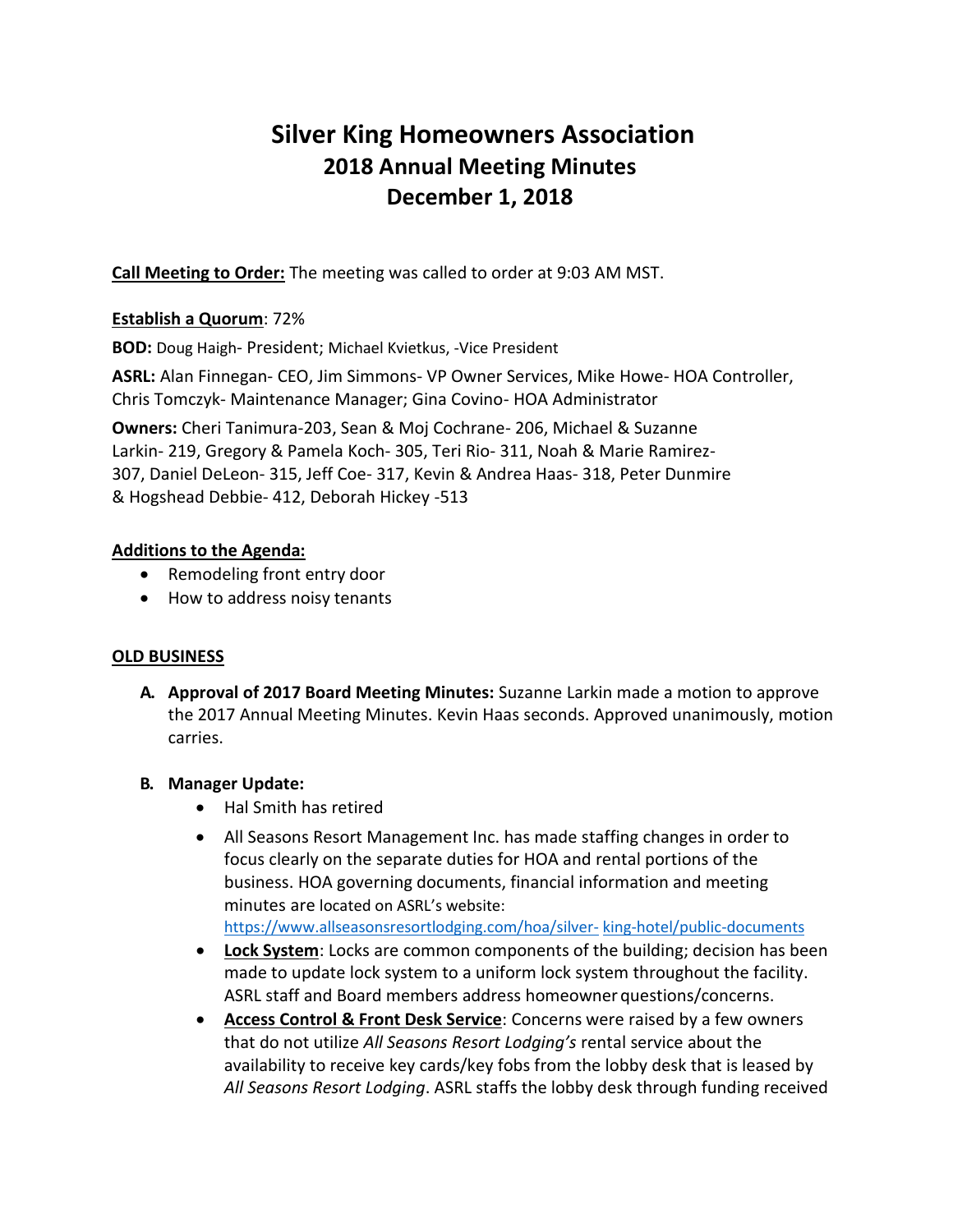through its rental program and not from HOA dues. ASRL does not wish to provide complimentary services for those homeowners any longer. Alan Finnegan committed to continue providing the complimentary service to those homeowners until February of 2019. After further consideration, ASRL is going to extend the complimentary service until April 15, 2019. We will be working with the HOA Board of Trustees to provide a level of service to all homeowners for the common lock system to be paid through the HOA dues**.**

- **Unit Ownership Allocation** An issue was raised at the 2017 annual meeting where the allocation used since 2001 did not align with a recorded allocation change that resulted from the Association's conversion of common space to a new residential unit (206) in 2001. The allocation was necessarily updated to comport with the recorded plat map as of January 1, 2018. The allocation change had a significant increase in dues on one unit in the building, for all other unit owners there was a very slight decrease in ownership allocation. The unit owner with the significant increase has questioned the accuracy of the change and the HOA Board is working with an attorney to fully review the details of ownership allocation back to the original declaration. BOD discussed hiring a company to do an independent measuring of each unit.
- **Amended Declaration & Bylaws** Attorney, Melyssa Davidson suggests updating the original 1983 Silver King Declaration and Bylaws to be more current in conjunction with state statues and any required ownership update % allocation.
- **Recycling** Homeowners requested cardboard and paper to be recycled, maintenance added a container.

#### **C. Maintenance Update:**

#### **Planned Capital Reserve Items:**

| Mar-May Electrical System Repairs - GTC Electric                   | \$54,744.00 |
|--------------------------------------------------------------------|-------------|
| Apr - Garage Painting - RLPeek Painting                            | \$6,188.00  |
| Jun - Chemical controller for Spa                                  | \$2,302.00  |
| Jun - Culinary hot water heat exchanger - MHI                      | \$4,974.00  |
| Aug - Asphalt repairs - Eccles Paving                              | \$2,500.00  |
| Sep - Pool and Spa repairs and replaster - Johansen Pool & Plaster | \$15,125.00 |
| Oct - Garage Door Replacement - Crawford Doors "FREE - Guest       |             |
| Insurance"                                                         |             |
| Oct - Reserve Study for 5-10yrs out                                | \$1,680.00  |
| Nov - Assa Abloy lock replacement & Vingcard Front Desk system     | \$11,149.00 |

#### **Non - Planned Capital Reserve Items:**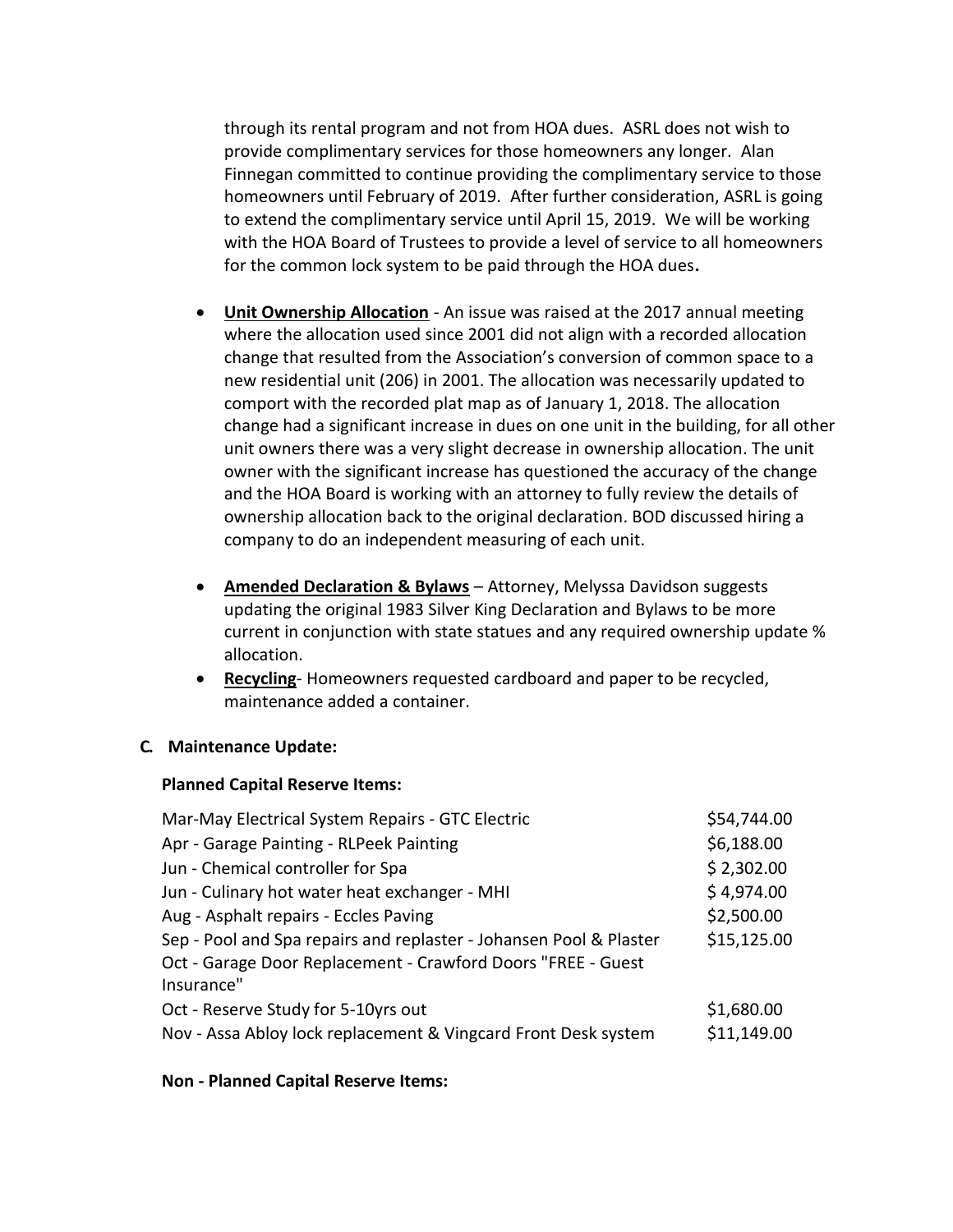| Jun - Heat tape and lighting repairs - GTC Electric              | \$1,728.00  |
|------------------------------------------------------------------|-------------|
| Jun - Ice Machine preventive maintenance - Supreme Heating & Air | \$448.00    |
| Jun - Water Main                                                 | \$57,294.00 |
| Jul - Water main bypass piping rebuild - MHI                     | \$900.00    |

#### **Unplanned R&M Electrical/Mechanical Items in Operating Budget:**

| Feb - Drain cabling - Rescue Rooter                                 | \$731.00   |
|---------------------------------------------------------------------|------------|
| Feb - Boiler room pump repairs - MHI                                | \$1,411.00 |
| Feb - Pool motor/pump bearing replacement - Spa Source              | \$543.00   |
| Feb - Roof repairs - S&S Roofing                                    | \$538.00   |
| Mar - Main drain and drain lines snake/cabling - Rescue Rooter      | \$1,059.00 |
| Mar - Cal rods for entry glass ceiling snow melt - Wiremen Electric | \$1,161.00 |
| Apr - Stenner pump - Stenner Pump                                   | \$245.00   |
| Apr - Fireplace Chimney preventaive maintenance - Mad Hatter        | \$2,655.00 |
| May - Hot water heat exchanger switch out - MHI                     | \$1,050.00 |
| May - Spa UV filter parts - Spa Source                              | \$600.00   |
| May - Remote switch, door opening change - Access Doors             | \$530.00   |
| Jun - Door power supply - Glenns Keys                               | \$575.00   |

#### **NEW BUSINESS**

#### **A. Financial Update:**

#### **Budget**-**to**-**Actual Variance Reports**

While Silver King HOA budgeted a deficit of revenues over expense of \$2,695 for this reporting period, the Association is happy to report that it ended with a deficit of revenues over expense of \$1,162. This is \$1,533 less than the budgeted deficit for the period. Overall, Silver King HOA is short \$3,673 from the budgeted year-to-date surplus of \$10,242. This variance is primarily related to overages in repair and maintenance and supplies.

#### **October 2018 Revenues:**

The total revenue budgeted for this period is \$43,711, while actual revenue earned is \$43,588. This \$123 variance in revenue is primarily attributable to the following:

 ASRL Contribution: overall revenue was down in October at the Silver King, which caused the ASRL contribution recovery to be lower than planned.

#### **October 2018 Expenses:**

Period expenses total \$44,749, approximately 3.57% less than budgeted expenses for the period, or a positive variance of approximately \$1,656. Significant variances of specific line item expenses include:

Carpet Cleaning: the \$2,795 variance in carpet cleaning is primarily a timing issue.